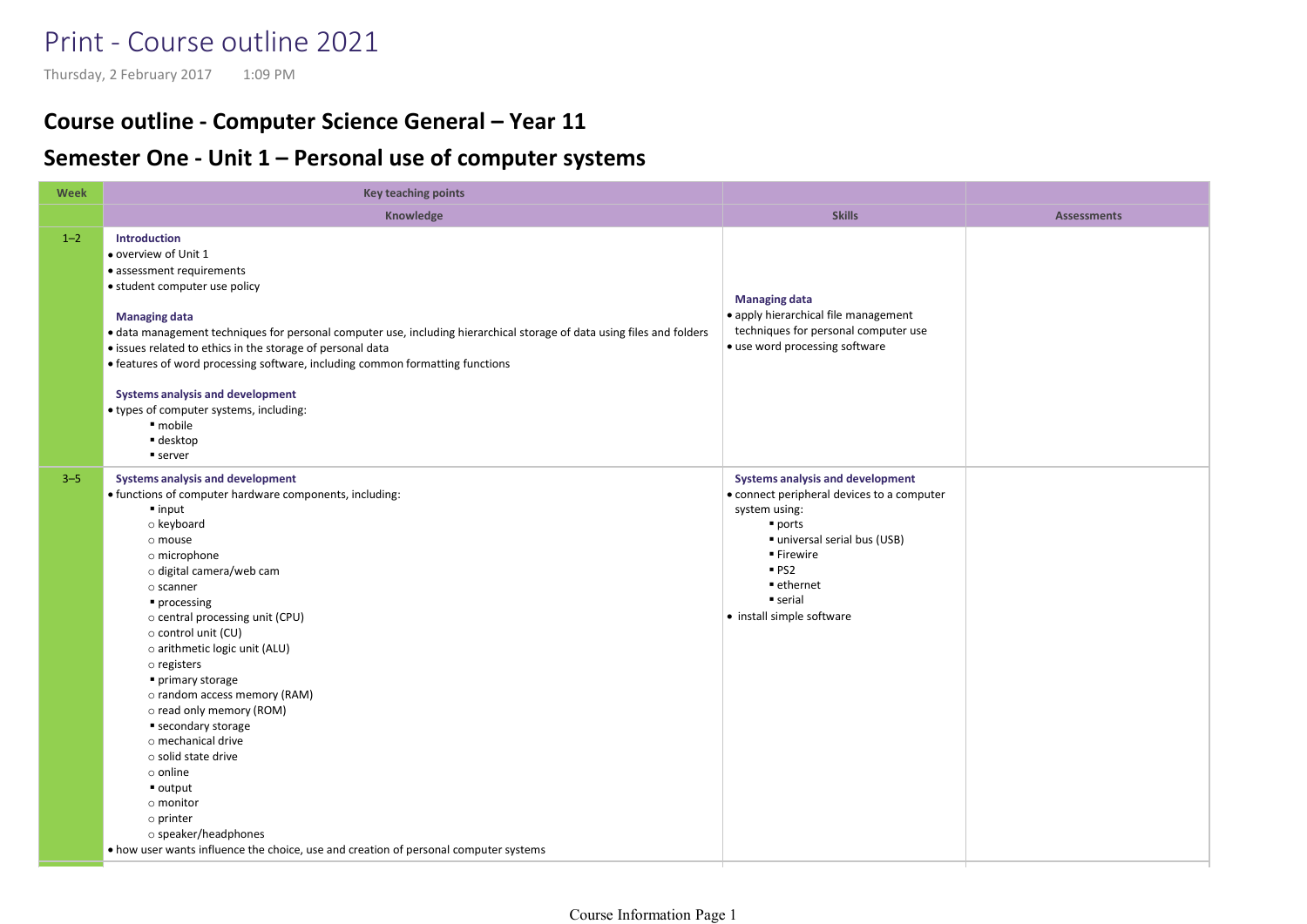| $6^{\circ}$                          | <b>Systems analysis and development</b><br>. the role of an operating system<br>• types of hardware booting processes<br>$\blacksquare$ cold<br>$\blacksquare$ warm<br>■ hot<br>• types of basic maintenance strategies and computer protection software, including:<br>■ defragmentation<br>■ error check<br>disk clean<br>$\blacksquare$ back up<br>anti-malware<br>• basic maintenance strategies and techniques to rectify simple computer difficulties, including:<br>diagnosis of fault<br>■ implementation of a solution<br><b>description of process</b><br>• purpose of the systems development life cycle (SDLC)<br>• flow of data through an information system<br>$\blacksquare$ input<br>processing<br>■ storage<br>$\blacksquare$ output<br>• stages of the SDLC<br>preliminary analysis<br>analysis<br>$\blacksquare$ design<br>■ development<br>· implementation<br>■ evaluation and maintenance | <b>Systems analysis and development</b><br>· install simple software<br>• apply the following hardware booting<br>processes<br>$\blacksquare$ cold<br>$\blacksquare$ warm<br>$\blacksquare$ hot<br>• apply basic maintenance strategies and<br>computer protection software<br>• apply basic care and handling of hardware<br>equipment measures to ensure personal<br>safety and appropriate use of components<br>• apply basic maintenance strategies and<br>techniques to rectify simple computer<br>difficulties | Term1-Week 6<br>Task 1: Theory-Test 1<br>A series of short answer and extended<br>questions based upon System Analysis and<br>Development                                                                                                                                              |
|--------------------------------------|------------------------------------------------------------------------------------------------------------------------------------------------------------------------------------------------------------------------------------------------------------------------------------------------------------------------------------------------------------------------------------------------------------------------------------------------------------------------------------------------------------------------------------------------------------------------------------------------------------------------------------------------------------------------------------------------------------------------------------------------------------------------------------------------------------------------------------------------------------------------------------------------------------------|----------------------------------------------------------------------------------------------------------------------------------------------------------------------------------------------------------------------------------------------------------------------------------------------------------------------------------------------------------------------------------------------------------------------------------------------------------------------------------------------------------------------|----------------------------------------------------------------------------------------------------------------------------------------------------------------------------------------------------------------------------------------------------------------------------------------|
| End of<br>Term 1<br>$7-9$            | <b>Managing data</b><br>• features of spreadsheet software, including:<br>simple functions (sum, average, min and max)<br>simple formulae (addition, subtraction, multiplication and division)                                                                                                                                                                                                                                                                                                                                                                                                                                                                                                                                                                                                                                                                                                                   | <b>Managing data</b><br>· use spreadsheet software                                                                                                                                                                                                                                                                                                                                                                                                                                                                   | Term1-Week 9<br>Task 2: Project 1 (investigation) -<br>Spreadsheet<br>Create a spreadsheet workbook based upon a<br>given scenario<br>Task 3: Practical (Validation) - Test 1<br>Spreadsheet                                                                                           |
|                                      | <b>EASTER BREAK</b>                                                                                                                                                                                                                                                                                                                                                                                                                                                                                                                                                                                                                                                                                                                                                                                                                                                                                              |                                                                                                                                                                                                                                                                                                                                                                                                                                                                                                                      |                                                                                                                                                                                                                                                                                        |
| Term 2<br><b>Begins</b><br>$10 - 13$ | <b>Managing data</b><br>· features of database software, including:<br>" components of a single table database (field, record, file)<br>data entry forms<br>simple search techniques<br>create a simple query<br>simple data types (number, text, Boolean, date, currency)                                                                                                                                                                                                                                                                                                                                                                                                                                                                                                                                                                                                                                       | <b>Managing data</b><br>· use database software                                                                                                                                                                                                                                                                                                                                                                                                                                                                      | Term 2- Week 3<br>Task 4: Theory-Test 2<br>A series of short answer and extended<br>questions based upon Managing Data<br>Task 5: Project 2 - Database<br>Create a simple relational database based<br>upon a given scenario<br>Term 2- Week 4<br>Task 6: Practical-Test 2<br>Database |
|                                      |                                                                                                                                                                                                                                                                                                                                                                                                                                                                                                                                                                                                                                                                                                                                                                                                                                                                                                                  |                                                                                                                                                                                                                                                                                                                                                                                                                                                                                                                      |                                                                                                                                                                                                                                                                                        |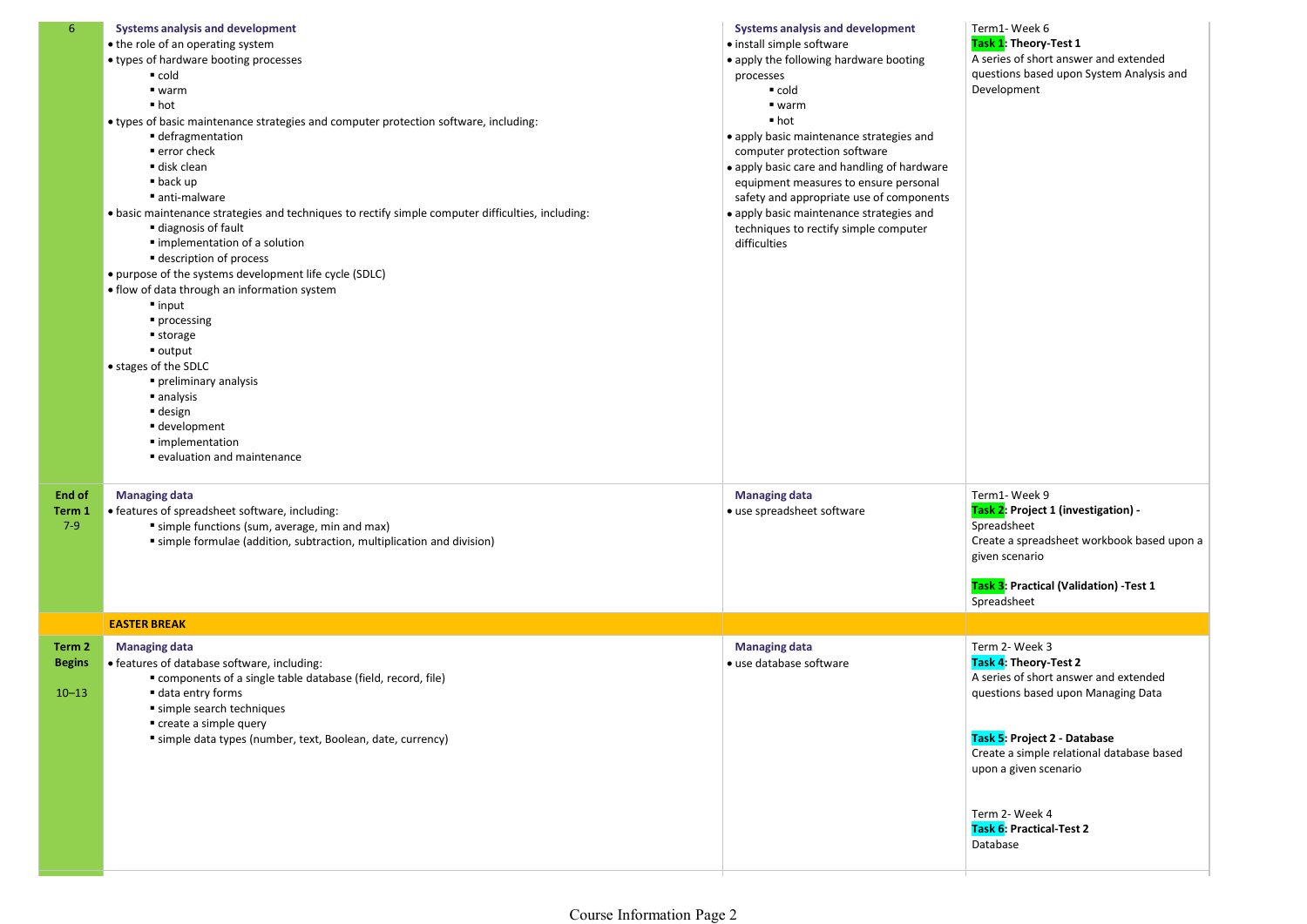## Semester 2 – Unit 2 - Personal use of communication and information systems

| 14-15<br>Exam<br>Week              | No Exam                                                                                                                                                                                                                                                                                                                                                               |                                                                                                                                                                                                      |                                                                                                         |
|------------------------------------|-----------------------------------------------------------------------------------------------------------------------------------------------------------------------------------------------------------------------------------------------------------------------------------------------------------------------------------------------------------------------|------------------------------------------------------------------------------------------------------------------------------------------------------------------------------------------------------|---------------------------------------------------------------------------------------------------------|
|                                    | Semester 2 - Unit 2 - Personal use of communication and information systems                                                                                                                                                                                                                                                                                           |                                                                                                                                                                                                      |                                                                                                         |
| Week                               | <b>Key teaching points</b>                                                                                                                                                                                                                                                                                                                                            |                                                                                                                                                                                                      |                                                                                                         |
| $1 - 5$                            | Knowledge<br>Programming<br>• the components of a computer program<br>$\blacksquare$ inputs<br>• processing<br>outputs =                                                                                                                                                                                                                                              | <b>Skills</b><br>Programming<br>· use variables, data types, control structures<br>and a simple programming language to<br>develop a software solution<br>• use web tools to create linked web pages | <b>Assessments</b><br><b>Task 7: Practical-Test 3</b><br>Grok Learning - Intro to Python<br>Programming |
|                                    | • control structures<br>sequence<br>selection<br>■ iteration<br>. the concepts of variables and data types, including:<br>■ integer                                                                                                                                                                                                                                   |                                                                                                                                                                                                      |                                                                                                         |
|                                    | $r$ real<br>■ character<br>$\blacksquare$ string                                                                                                                                                                                                                                                                                                                      |                                                                                                                                                                                                      |                                                                                                         |
|                                    | <b>WINTER BREAK</b>                                                                                                                                                                                                                                                                                                                                                   |                                                                                                                                                                                                      |                                                                                                         |
| Term 3<br><b>Begins</b><br>$6 - 9$ | <b>Introduction</b><br>overview of Unit 2<br>• review of Unit 1<br>Programming<br>• the components of a computer program<br>$\blacksquare$ inputs<br>processing<br>$\blacksquare$ outputs<br>• control structures<br>sequence<br>selection<br>■ iteration<br>• the concepts of variables and data types, including:<br>■ integer<br>• real<br>■ character<br>■ string | Programming<br>· use variables, data types, control structures<br>and a simple programming language to<br>develop a software solution<br>· use web tools to create linked web pages                  | Task 7 Due Term 3 Week 4                                                                                |
| $10 - 11$                          | <b>Networks and communications</b><br>• key concepts, terminology and functions of common network components<br>data transmission rates<br>o megabits per second (Mbps)<br>o gigabits per second (Gbps)<br>■ wired data transmission media<br>$\circ$ twisted pair<br>o fibre optic                                                                                   |                                                                                                                                                                                                      |                                                                                                         |